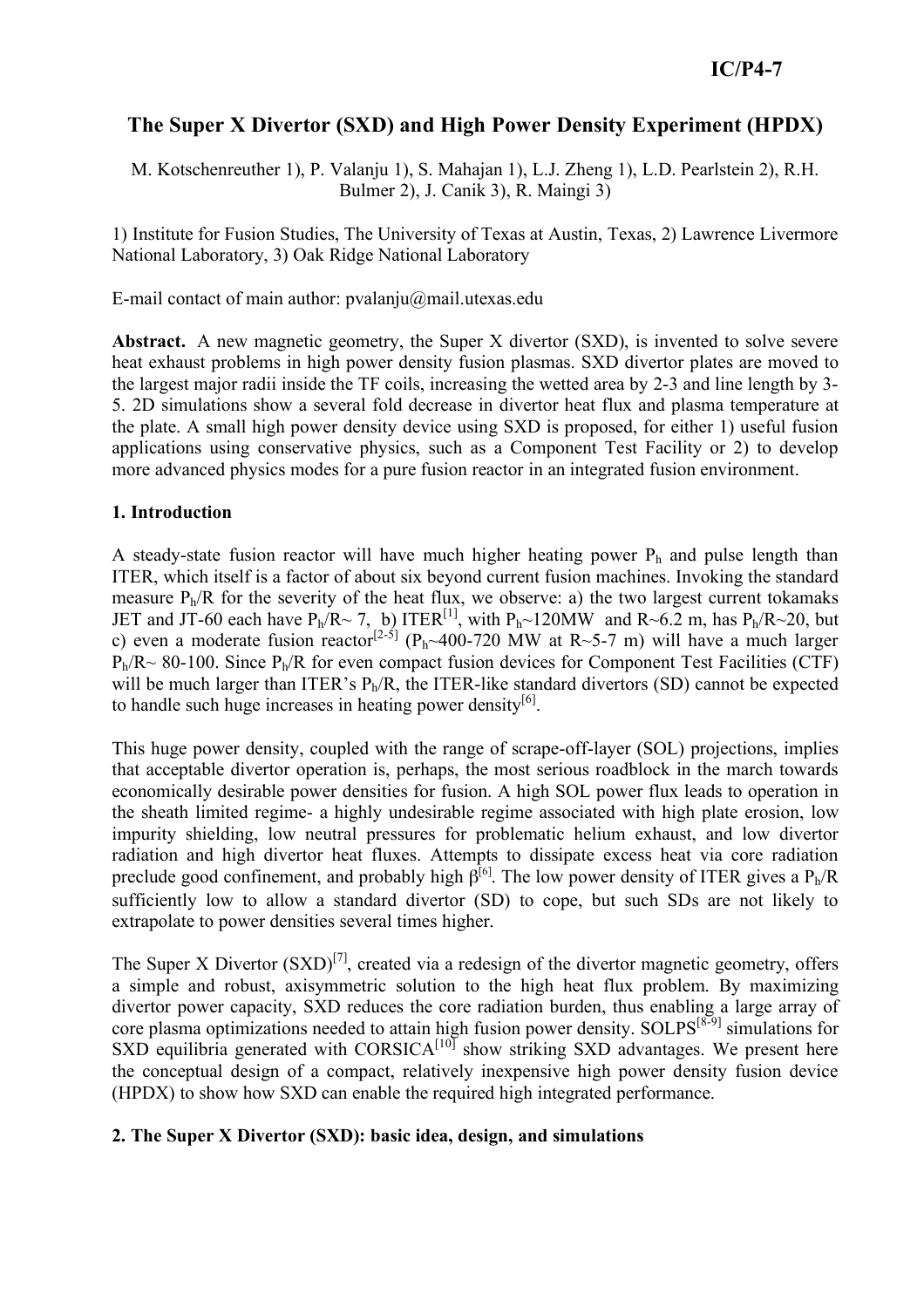## **IC/P4-7**

The basic idea behind the axisymmetric SXD is to move the divertor plates to the largest major radii allowed inside the toroidal (TF) coils while keeping the main plasma geometry unchanged. The new configuration tends to isolate the divertor from the main plasma in many ways. The wetted area and line length increase, respectively, by factors 2-3 and  $\sim$ 3-5 over and above the best that can be obtained by any of the proposed flux expansion methods (plate near main Xpoint, extreme plate tilting, X-divertor, snowflake divertor<sup>[11]</sup>, etc.); all of the latter, because of engineering constraints between the field line and divertor plate (found to be 1 degree on ITER), can manage to raise the wetted area above an ITER-like SD by no more than a factor of  $\sim$ 2.

In a standard divertor (SD) configuration like ITER or JET or JT-60, the heat flux concentrates on a very small plasma-wetted area on the divertor plates. Our first attempt, the X divertor (XD), increased the plasma-wetted area by flaring the open magnetic field lines near the plates using extra X points. However, a similar plasma-wetted area expansion can be attained with an SD using a highly tilted plate; it is only the extra line length that makes XD modestly better than SD. Since parallel heat transport along the open field lines to the divertor plates dominates the crossfield transport, the plasma-wetted area  $A_w$  on the divertor plates is approximately

$$
A_{w} = \frac{B_{p,sol}}{B_{p,div}} \frac{A_{sol}}{\sin(\theta)} \approx \left[\frac{B_{p}}{B_{t}}\right]_{sol} \frac{R_{div}}{R_{sol}} \frac{A_{sol}}{\sin(\theta)} = \left[\frac{B_{p}}{B_{t}}\right]_{sol} \frac{2\pi R_{div}W_{sol}}{\sin(\theta)},
$$
\n(1)

subscripts p (t) denote the poloidal (toroidal) directions. For plasma with a given  $W_{sol}$  and  $B_p/B_t$ where  $R_{sol}$ ,  $W_{sol}$ , and  $A_{sol}$  are the radius, width, and area of the scrape-off layer (SOL) at the midplane,  $\theta$  is the angle between the divertor plate and the total magnetic field  $B_{div}$ , and at midplane sol,  $A_w$  can be increased only by reducing  $\theta$  or by increasing divertor plate major radius R<sub>div</sub>. Due to engineering constraints, θ must be greater than about 1 degree, so the only remaining "knob" to increase  $A_w$  is to increase  $R_{div}$ . SXD does just this with simple PF coils.

The surprising discovery is that a large increase in  $R<sub>div</sub>$  can be achieved with relatively small modifications (in positions and currents) to the conventional poloidal field (PF) coils for a standard divertor of a large range of devices<sup>[1-5,12-14]</sup>; the TF coils do not need to be changed at all. In Figs. 1-3, we show SXD CORSICA equilibria for  $FDF^{[12]}$ , a low aspect ratio CTF<sup>[13]</sup>, the superconducting  $(SC)$  SLIM-CS reactor<sup>[3]</sup>, and the HPDX. The SLIM-CS case shows that an SXD can be obtained with SC coils all outside the TF coils. A common "trick" to generate an SXD from an SD is to create an extra X point which make the separatrix turn from near-vertical to near-horizontal and reach a large  $R_{div}$ . with a simultaneous significant flux expansion and increase in the line length. Further flux expansion near the plates can be attained by "splitting" the SXD coil as shown in Fig.1 (right); the split coil pair needs nearly the same total current as the single SXD coil in Fig.1 (left).

| Div Type  | [m]<br>$N_{\rm div}$ | Length<br>$\lceil m \rceil$<br>Βl | Max Aw            | Max T eV | Peak MW/m2 |
|-----------|----------------------|-----------------------------------|-------------------|----------|------------|
| <b>SD</b> | 2.34                 | 27.4                              | 3.30              | 150      |            |
| XD        | ገ ዳ1<br>2.J I        | 397                               | 3.54              | 150      |            |
| SXD       | 4.01                 | 73.6                              | 557<br>$J. \cup.$ |          |            |

Table 1. CORSICA and SOLPS (no impurity radiation) results for FDF SXD shown in Fig.1.

Table 1 shows SOLPS results for the FDF-SXD (no impurities) in Fig.1. Details of calculations for SXD configurations for FDF, NSTX, NHT $X^{[14]}$ , and CTF are in Ref. 8. All devices show a marked decrease (by  $\sim$ 5 times) in peak heat flux and plasma temperature at plate T<sub>div</sub> (to <10 eV) for SXD vs SD. SOLPS also shows that lower  $T_{div}$  allows more radiation in the SXD than in SD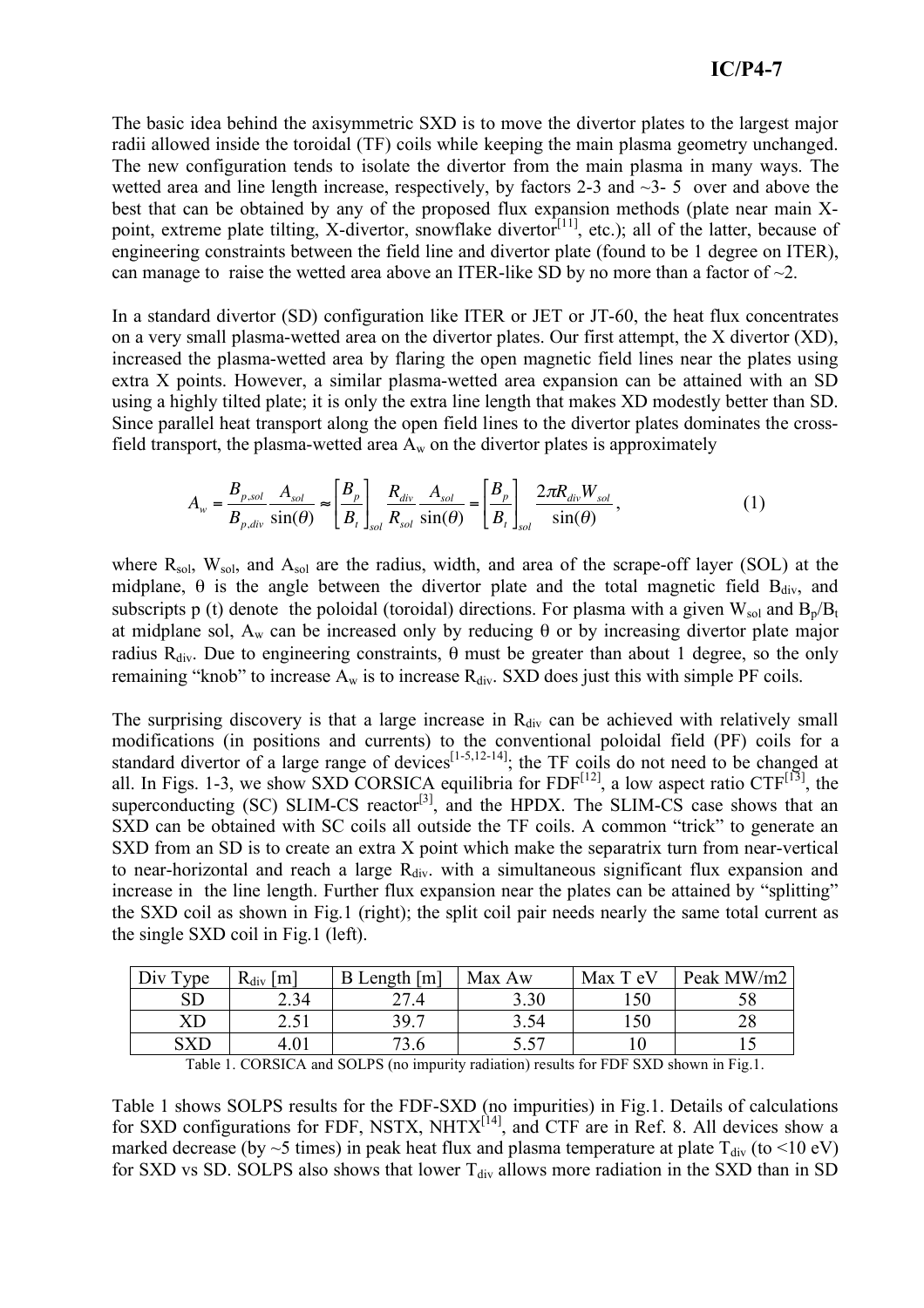or XD. This reduces core radiation requirements and enables many core plasma optimizations essential for AT reactors.

Note that examples in Figs. 1-3 are not optimized. SXD can also be designed without changing a wide variety of plasma shapes and parameters, using all axisymmetric PF coils, or with modular PF coils as in Ref.6. The change in the net PF coil Amp-m for SXD is only about  $\pm 5\%$  from the SD case.



In general, the best way to deploy SXD is in a double-null configuration where most of the power exhaust goes to the outer divertor legs. With even a fivefold reduction in peak heat flux on the outer SXD legs, the inner legs do not become the limiting factor.

An important generic feature of SXD is that it is very insensitive to changes in plasma current profiles. Figure 3 (right) shows a CORSICA scan in which the plasma current was changed by  $\pm$ 4%. The main plasma X point moved much more ( $\pm$ 3 cm) than the strike point on the SXD plate  $(\pm 3 \text{ mm})$ . Similar insensitivity is seen for small plasma motions. The geometry in the long SXD leg is controlled more by the nearby SXD PF coils than by the distant plasma current. The long SXD leg can be held fixed as the plasma changes or moves.

The overall advantages of SXD accrue from both the increased wetted area, and the longer line length. In addition to FDF and CTF, SOLPS simulations of NHTX-SXD show that it reduces the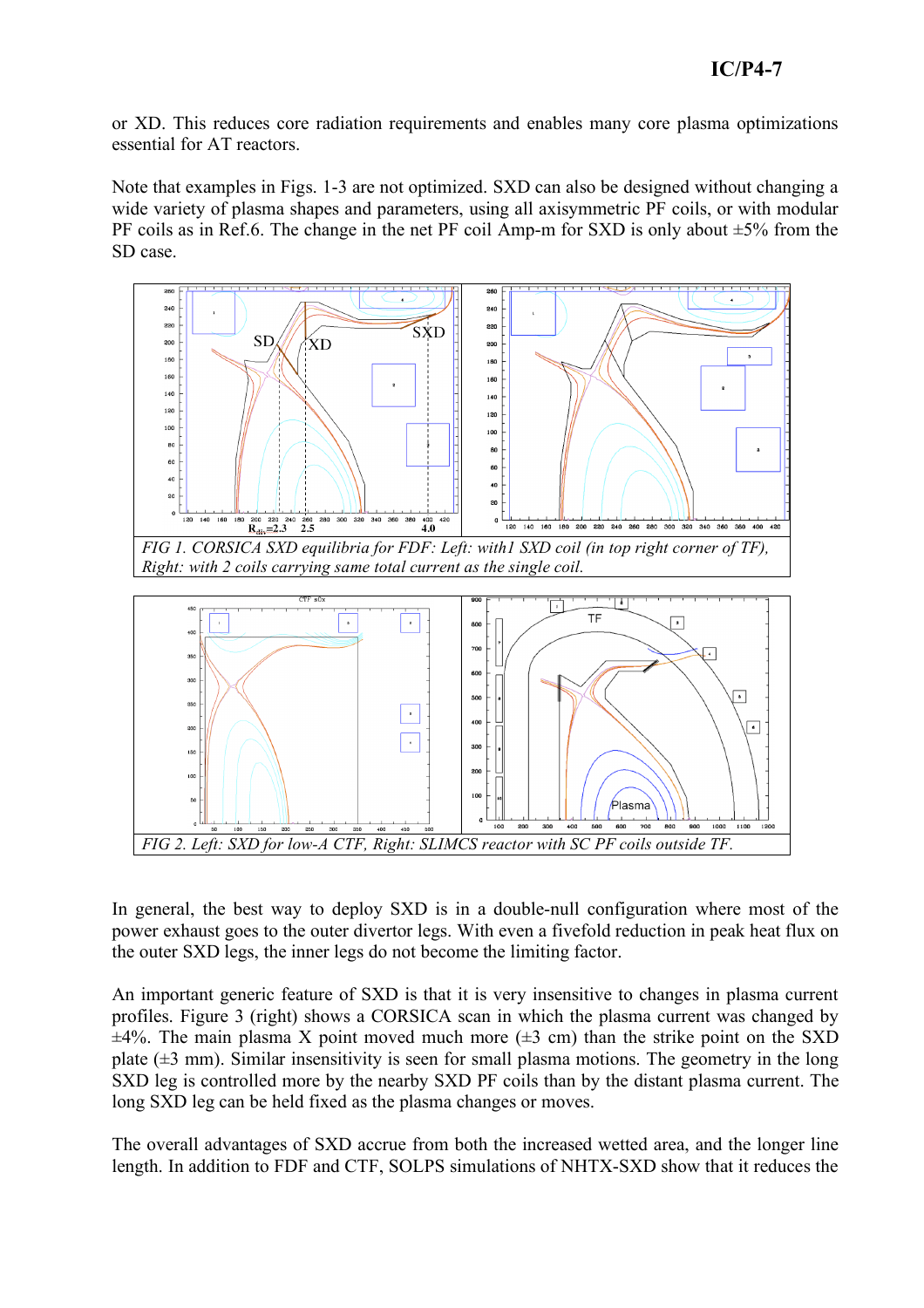# **IC/P4-7**

large outboard heat flux by a factor of 5 - the only method demonstrated (in SOLPS simulations) to bring NHTX peak heat flux below the  $10 \text{ MW/m}^2$  engineering limit on divertor plates.



The advantages of SXD are particularly striking, in fact, critical for future low aspect ratio (ST) devices, like the ST Component Test Facility (CTF) shown in Fig.2 (left). Even with the outboard divertor channel extending only to  $R=2.5$  m, the divertor surface area jumps up to more than 25 m<sup>2</sup> for each divertor (with an assumed SOL width of 0.5 cm). The divertor could withstand the full brunt of all the heating power (without recourse to radiation even at maximum power) to deliver 4 MW/m<sup>2</sup> neutron wall loading  $^{[13]}.$ 

Unlike SD, SXD plates are far enough from the plasma so that substantial neutron shielding could be provided; MCNP calculations yield that shielding affects a drastic reduction (to 10%) in the impinging neutron flux. This unique characteristic of the SXD may, by itself, render an SXD unavoidable for any neutron-producing tokamak by letting, for example, an HPDX or a DEMO employ critical divertor materials (Cu and CFCs) which would otherwise undergo severe degradation under simultaneous high heat fluxes and neutron fluences.

SXD is also expected to reduce steady state and peak heat fluxes from ELMs and disruptions, shield the divertor from halo currents, and enable operation at much lower core radiation and edge density – thus reducing disruption probability. An SXD might survive much larger ELMS of a burning plasma by spreading the heat pulse over a larger area and longer time (due to its longer line length). The longer line length may also enable fully detached operation without confinement degradation by holding the detachment front away from main plasma. The SXD is also fully compatible, and sometimes synergistic, with other methods such as using liquid metals (since MHD drag is lower at small B, and the long divertor throat shields evaporated impurities).

### **3. A High Power Density Experiment (HPDX) using the SXD**

The 2007 ITER physics basis identifies divertor limitations as the key roadblock to higher fusion power density in steady state scenarios<sup>[1]</sup> - "The fusion gain in steady state maximizes at low density for constant  $\beta_N$ . The limitation on reducing the density in next generation tokamaks is set by the impact on the divertor". Yet, studies of possible fusion reactors based on Advanced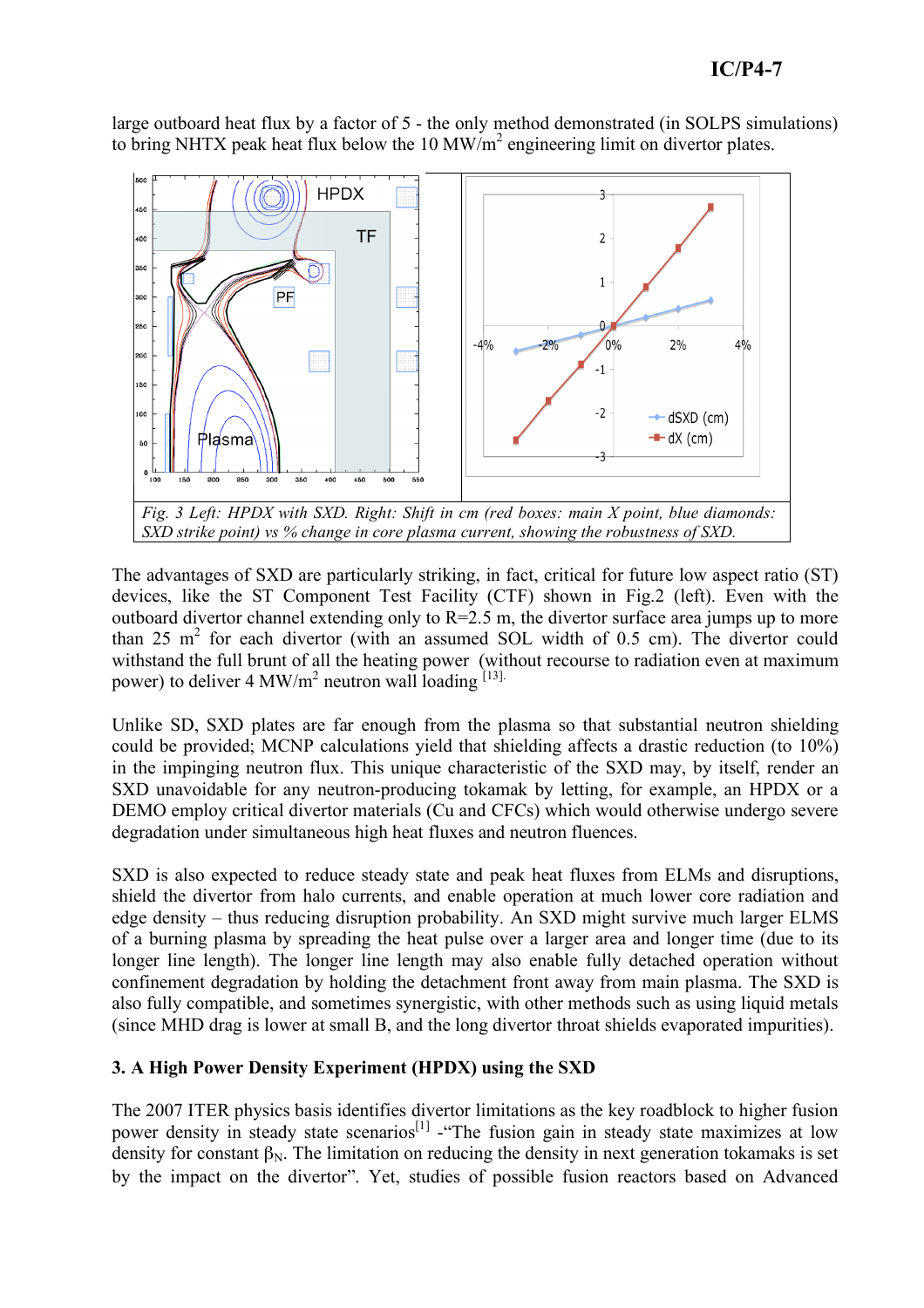Tokamak (AT) modes<sup>[2-4]</sup> (and also steady state CTF devices<sup>[13-14]</sup>) postulate up to an order of magnitude higher power density than ITER. The only way to reconcile this apparent contradiction is by using a much "better" divertor than the ITER SD. The SXD was designed precisely to meet such a challenge. The mission of a small high power density experiment (HPDX) using the SXD could be either 1) short term fusion applications using conservative physics, such as a Component Test Facility or 2) to inexpensively develop advanced physics modes for a pure fusion reactor in an integrated fusion environment with high heat fluxes.

To demonstrate, quantitatively, the importance of an SXD for a workable design, we now dwell on a compact reference device by choosing a set of reasonable but definite parameters. For low size, coil mass, and easy maintenance, one considers (similar to ST reactor designs<sup>[15-16]</sup>) a low aspect ratio A, Cu coil device in which enough room is allowed for a modest neutron shield  $(\sim$ 0.1 m ) of the inner coil. The shield for this small device constrains the A away from very low values; detailed costing studies also find  $A \sim 2$  to have a lower cost than lower  $A^{[17]}$ . We take A=1.8, R=1.35 and elongation κ=3. This elongation is consistent with other proposed devices. A fusion power of 100MW gives to the HPDX an average neutron wall load of 0.93 MW/m<sup>2</sup>, as required for a CTF.

To examine the physics and technology requirements of HPDX, we first consider the required values of dimensionless physics parameters < $\beta >_N$  and H. (Here < $\beta >_N$  = (< $p$ >/< $B^2$ >)/(I/aB), and  $\langle B^2 \rangle$  is the volume average *total*  $B^2$ . The no-wall stability limit is  $\beta_N \sim 3$  for all aspect ratios for this  $\langle \beta \rangle_N^{[18]}$ . H is confinement enhancement above ITER98H(y,2).)

To calculate the current drive power for a 100MW fusion power at a given  $\leq B\geq N$ , we use an estimated current drive efficiency I n<sub>e</sub>R/P<sub>h</sub>= 0.3 x 10<sup>20</sup> (<Te>/10kev) A/Wm<sup>2</sup>- very close to what is found in reactor studies and ITER analysis. Numerical  $VMEC^{[19]}$  equilibria, with fixed temperature and density profile shapes - characteristic of low collisionality hybrid H-modes - are used to determine  $\langle \beta \rangle_N$ , the bootstrap current, and the fusion power from thermal cross sections. The total current is the sum of bootstrap and driven currents. Consistent with ITER physics basis, we read from Fig.4 that the current drive power requirement increases strongly with the density, resulting in low fusion gain. The reason why confinement requirement becomes easy to satisfy at high density is because the heating power from current drive ends up being huge; the high density scenario comes with a high cost, of course.

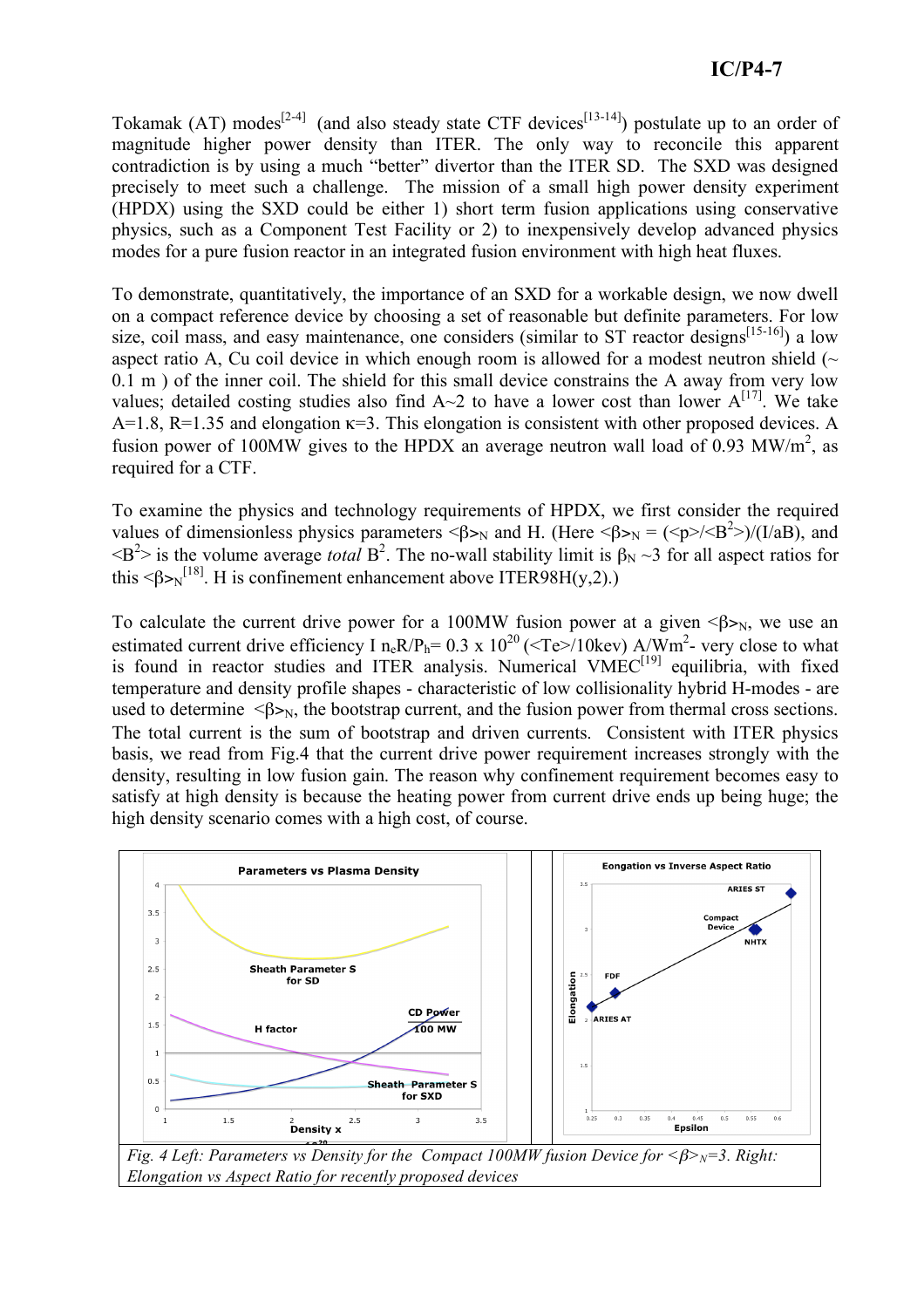It was also noted in the ITER physics basis that at low density, though the current drive efficiency is high, the divertor operation becomes problematic. To illustrate the severity of the problems that an SD will face in compact high power density machines, we take a small digression to discuss the criteria for a sheath-limited regime, which, as emphasized in the introduction, is unacceptable for many reasons

A simple estimate, to determine if the divertor is in the sheath limited regime, reads  $Q_{\parallel u} (B_{\text{div}}/B_u)$  $\ln^{1.75}$ L  $\frac{0.75}{1.75}$  > 10<sup>-27</sup> W/m<sup>2.5</sup> in MKS units. The original analysis<sup>[20]</sup> did not included the possibility of significant variations in B in the SOL- we find it can be included through the factor  $(B_{div}/B_u)$ , where u and div refer to quantities evaluated at the location of the outboard upstream and divertor, respectively. The parallel heat flux  $Q_{\parallel u}$  is taken as  $P_{\text{SO}L}/4\pi R_u \lambda_q$ , where  $\lambda_q$  is the upstream SOL power width. We have benchmarked this expression using SOLPS simulations for compact devices (NHTX, FDF, HPDX, etc.). When  $S' = Q_{\parallel u} (B_{div}/B_u) / n^{1.75} L^{-0.75} > 2 \times 10^{-27}$ , the SOL is consistently sheath limited with unacceptable divertor electron temperatures (above 100eV while the ITER value is  $\sim$  10eV).

From Fig 4, where we plotted, among others, the sheath parameter  $S = S'/2 x 10^{-27}$  as a function of density, we learn that the SD is always well into the sheath limited regime, whereas the SXD avoids that regime for all densities. The expected benefits of high density operation for the divertor are nullified by the greatly increased heating power from current drive. Since this compact device is in the sheath limited regime, divertor radiation is low; it is a severe loss since such radiation reduces heat fluxes by  $\sim$  50% on ITER. At high density the compact device also has a very high P/R  $\left(\frac{-70}{-120\text{MW/m}}\right)$  vs 20MW/m for ITER), so heat flux difficulties with an SD are expected to get severe. With an SD, plate tilting would be required far beyond the ITER engineering limit. Even if this were deemed feasible for some reason, equally debilitating problems like plate sputtering and erosion, low impurity screening, very low helium exhaust, extreme sensitivity to plasma positioning, and neutron damage to divertor components would still remain with the SD option.

We note that for a higher  $\leq \beta \geq N$  one could make do with lower current drive. But as long as the bootstrap current fraction is below 70% (apparently required for acceptable q profile control in present experiments), S is always above 1. At high density and  $\langle \beta \rangle_N \sim 3$ , it is possible to assume enough core radiation (> 50%, e.g. from seeded impurities) that S can drop below 1 maintaining  $H \sim 1$ . This scenario, however, will require heating power to be well over 100 MW. In addition the core radiation caused peak surface heat flux on the first wall ( $\sim 1$  MW/m<sup>2</sup>) will be a serious engineering feasibility issue with near term structural materials. The long preceding discussion clearly indicates that a divertor of the class of SXD, much better than SD, is essentially a necessity for a compact high power density machine like HPDX.

With the severe divertor problem under control, the relatively mild physics requirements of HPDX can be readily satisfied since  $\langle \beta \rangle_N \sim 3$  in the required range of H has been demonstrated routinely in hybrid operation on several tokamaks. For these parameters and off axis current drive, it is possible to operate with  $q_{min} > 2$ , removing the threat of the most dangerous tearing modes. Finally, the midrange densities of Fig. 4, are at about a third of the Greenwald limit. Together with low to modest radiation fractions, this should reduce the disruption probability.

As for other engineering feasibility issues, we note that the B field at the center post is 7T, less than or equal to the value in ST reactor<sup>[15-16]</sup> and CTF studies<sup>[12-13]</sup>. Preliminary neutron transport calculations indicate that the divertor plate damage can be reduced well below 1 dpa/FPY (full